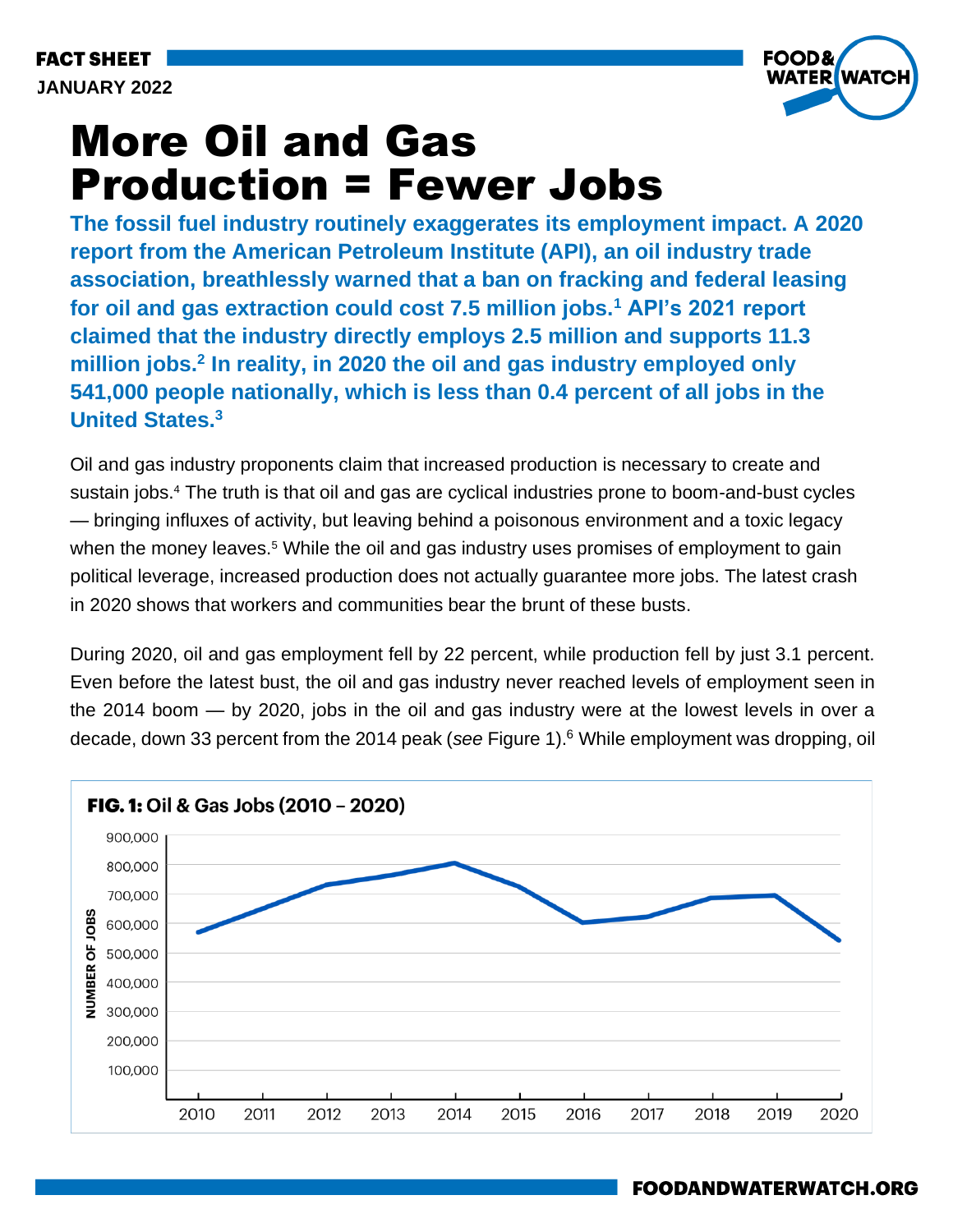and gas production rose 32 percent since 2014, peaking in 2019 before the COVID-19 pandemic temporarily lowered demand (*see* Figure 2 on page 2). 7



#### **How the fossil fuel industry inflates jobs estimates**

Fossil fuel corporations and their supporters have overhyped the employment benefits of fracking. $8$  Frackers have a long history of citing misleading jobs data. $9$  The public and policymakers are being misled by deceptive models and inflated numbers that do not add up.

Food & Water Watch has extensively documented the flaws with the oil industry jobs studies, including what appear to be basic arithmetic errors such as double counting and the inclusion of entirely unrelated jobs in their estimates.<sup>10</sup> Outlandish jobs claims have one goal: to hype the scope and impact of the oil and gas industry.

One of the most misleading aspects of industry jobs analysis is the conflation of direct jobs with indirect and induced jobs. Direct jobs are positions directly within a given industry. Indirect jobs are those within the supply chain that supports that industry, while induced jobs are positions supported by wages from both direct and indirect jobs.<sup>11</sup> Indirect and induced jobs account for nearly 75 percent of the top-line numbers that some oil and gas companies are referencing. Misattributing these jobs to the oil and gas industry itself distorts the size and scope of the industry's payroll.<sup>12</sup>

In other words, the jobs that these companies identify as being endangered would only be "lost" if the alternative to investment in oil and gas had nothing to do with capital and did not involve using power or energy. This is a false choice. In reality, the alternative to fracking (and other oil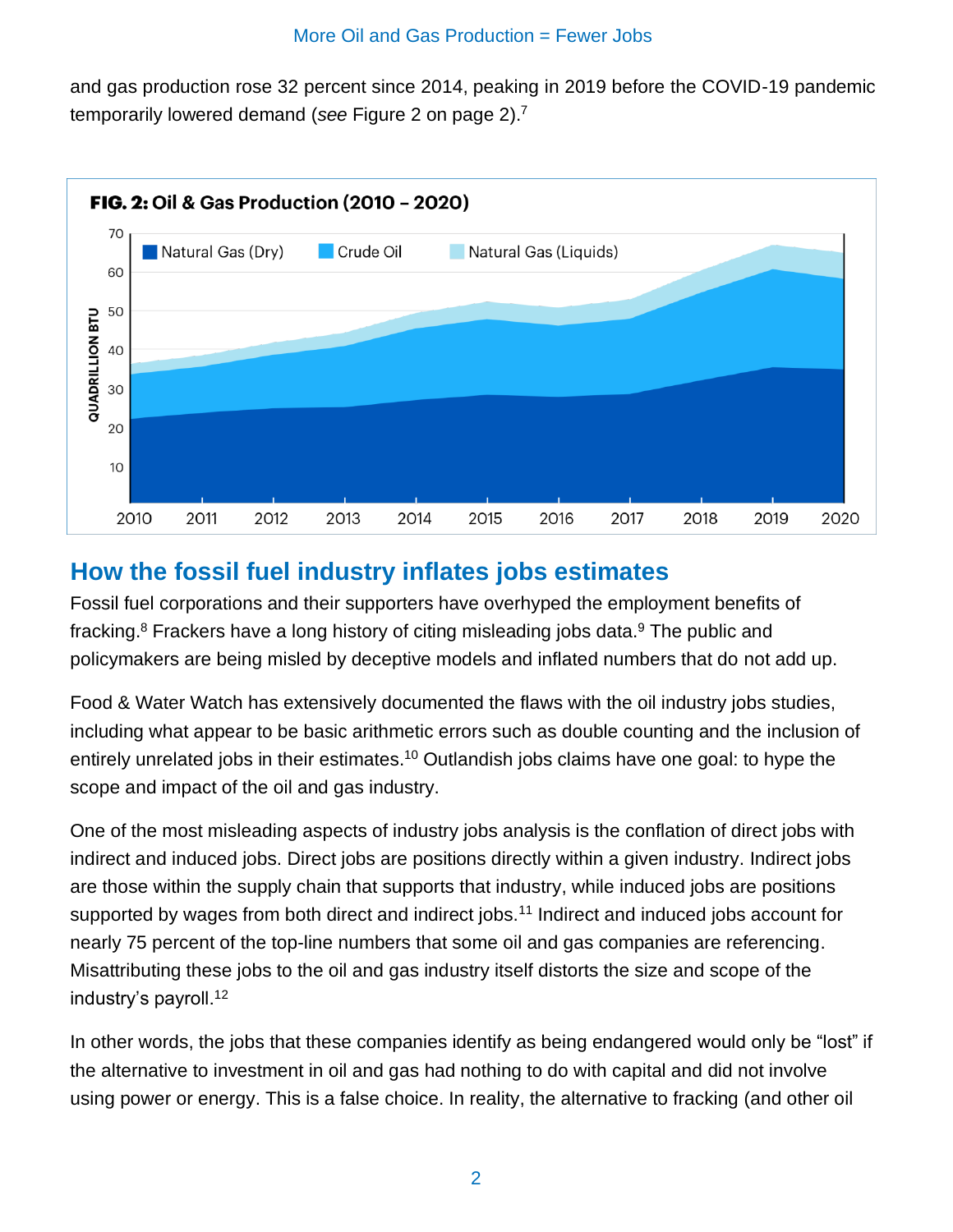and gas investment) would have been, and could still be, large-scale investment in clean, jobcreating renewable electricity technologies.<sup>13</sup> Fracking jobs can instead be green energy jobs.

## **Record production, sluggish employment in Pennsylvania**

The API falsely claims that a fracking ban would cost Pennsylvania a staggering 551,000 jobs.<sup>14</sup> Even without a fracking ban, oil and gas jobs fell 20.5 percent in 2020, employing only 24,635 of the state's more than 5 million workers.<sup>15</sup> This loss of jobs occurred while Pennsylvania produced record amounts of natural gas in 2020.<sup>16</sup>

#### **Fossil fuel jobs are not coming back to New Mexico**

The New Mexico Oil and Gas Association slams any proposal to slow fossil fuel production on federal lands, claiming that it would cost New Mexico 60,000 jobs.<sup>17</sup> That is triple the number of actual workers in the entire industry in the state. Oil and gas jobs declined by 25.8 percent in 2020 to 20,000 or 2.6 percent of the state's workforce. This is not the first bust for the land of enchantment – in 2016, the oil and gas industry shed nearly a quarter of its jobs.<sup>18</sup> Experts do not think the jobs are coming back. A recent University of New Mexico projection estimated that oil and gas jobs will only recover to 74 percent of pre-pandemic levels.<sup>19</sup>

#### **Californians are getting oversold on oil and gas jobs**

When Gov. Gavin Newsom announced modest plans to phase out permitting for new oil production in California, industry advocates freaked out. The Western States Petroleum Association claimed that the oil industry supports close to 368,000 jobs in the state.<sup>20</sup> That is surprising since, according to the Bureau of Labor Statistics, only 22,000 Californians were involved in oil production in 2020, down 40 percent from the industry's peak in 2012. In the Golden State, oil and gas production accounts for barely one-tenth of 1 percent of all employment.<sup>21</sup>

## **Conclusion**

The oil and gas industry and its proponents are misleading the public and policymakers about the economic benefits produced by this destructive industry. Their false claims do not add up and cannot be allowed to stall a rapid transition to 100 percent clean, renewable energy. We need a New Deal-scale green public works investment to create real green jobs and stave off the worsening effects of climate catastrophe.